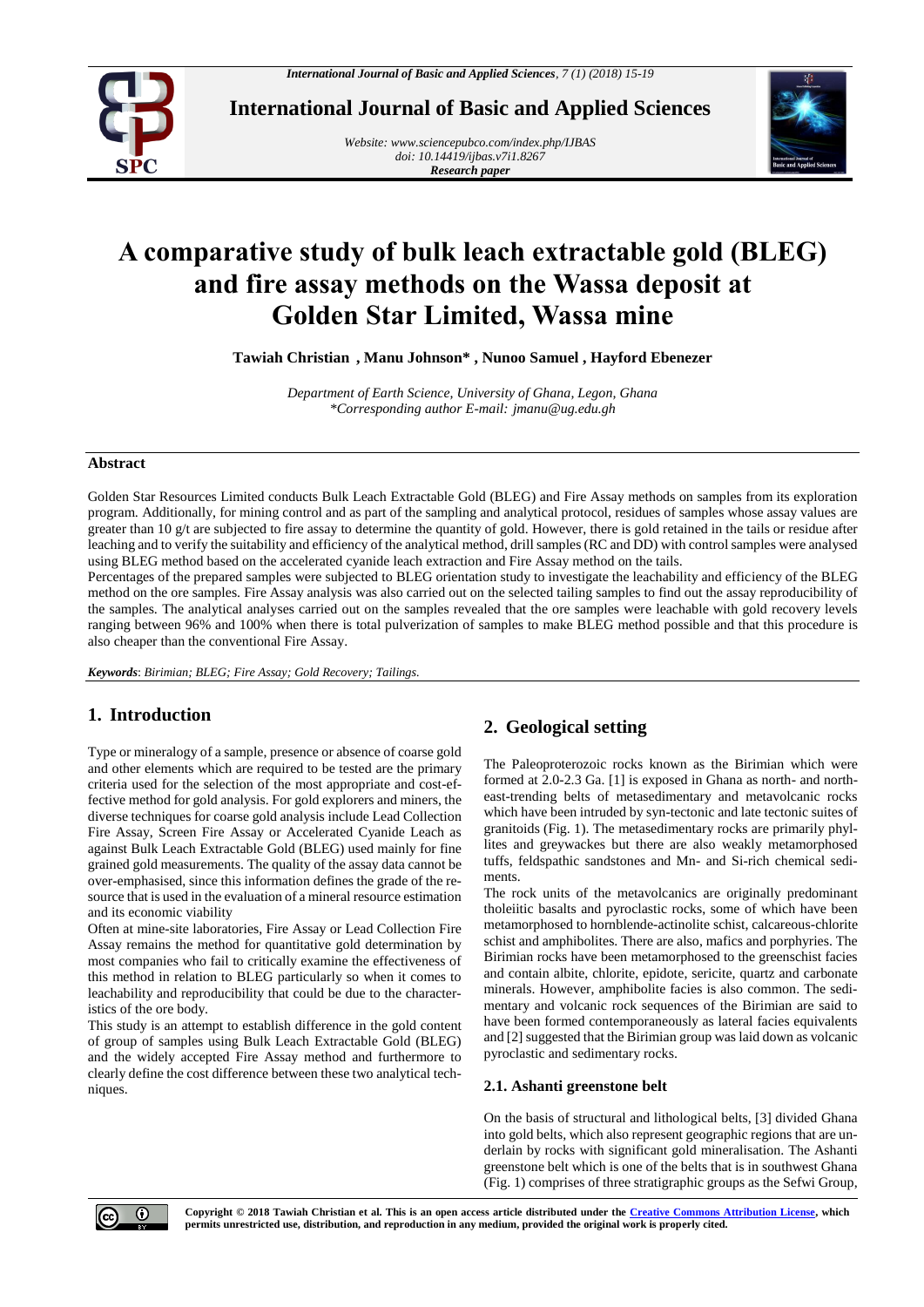the Kumasi Group and the Tarkwa Group [4], [5] [6] established that the Sefwi Group is made of multiple layers of metamorphosed basalt and volcano-sedimentary rock, dated as being older than  $2162 \pm 6$  Ma. The Kumasi Group relates to mica-schists and metavolcanoclastic sedimentary rocks deposited in the Kumasi Basin and in the Akyem Basin after  $2154 \pm 2$  Ma. [7]. The Sefwi and the Kumasi groups of the Birimian Supergroup are unconformably overlain by the Tarkwa Group [8]. The Tarkwa Group was deposited based on re-interpretation of U/Pb detrital zircon ages between 2107 Ma and 2097 Ma. [9]. These three groups were intruded by tonalitic, granodioritic, granitic and leucogranitic plutons in two phases during the Eburnean Orogeny: an Eo-Eburnean phase (ca. 2187–2158 Ma) and an Eburnean phase (ca. 2125– 1980 Ma). Work on the Ashanti Belt by [10] on both Obuasi and Bogoso mines identified five phases of deformation; D1 Bedding-parallel foliation and shear zones, D2 Major crustal shortening, gently plunging isoclinal folds, thrust faults, D3 Further minor shortening, gently plunging 50- to 200-m-scale folds, D4 Upright, east-striking, NE-plunging 100- to 2,000-m-scale folds, D5 North-striking sinistral strike-slip faults and local reactivation of D2 thrust faults. Gold mineralization is synchronous with D5 sinistral strike-slip faults. However, work by Perrouty et al. [11] has identified D6 as a subvertical crenulation cleavage and reverse faults associated with NE-SW shortening.

#### **2.1.1. Local geology and mineralisation**

The Wassa property lies in the south-eastern portion of the Ashanti Greenstone Belt within a volcano-sedimentary assemblage. The lithologies of the Wassa assemblage are predominantly of mafic to intermediate volcanic flows which are interbedded with minor horizons of volcaniclastics, clastic sediments such as wackes and magnetite rich sedimentary layers, most likely banded iron formations. The volcano-sedimentary sequence which is characterized by multiple ankerite-quartz veins is also intruded by syn-volcanic mafic intrusives and felsic porphyries [12].

The gold mineralization is structurally controlled and is in disjointed tabular to ribbon-like bodies of narrow dolomite/ankeritetourmaline bearing quartz veins. Sulphide minerals (predominantly pyrite) occurs within and around the quartz veins [11], [12].

# **3. Materials and analytical methods**

Sampling and sample preparation protocols have been designed to produce the highest possible quality data given the nature of the target mineralization. The sampling technique depended on the grade distribution and so when the grade was uniformly distributed taking small sample  $(2m^3)$  was found to be effective [13]. Sampling was done by taking mineralized intersection zone from each diamond drillhole. However, for the RC drillhole, samples were collected at every 1m. The samples were analysed by the Bulk Leach Extractable Gold (BLEG) method and Fire Assay on the tails.



**Fig. 1:** Geological Map of Southwestern Ghana Showing the Location of the Wassa Mine.

A total of 779 samples made up of 54.2% drillhole samples and 45.8% quality control samples (cover standards, field duplicates and blanks) were analysed at the Tarkwa SGS laboratory, as well as the in-house laboratory on site. 1000cm<sup>3</sup> of 0.1% sodium cyanide concentration and lime (30grams of Ca(OH)2 were added to the sample after total pulverization. The mixture was allowed to be rolled for about 24 hours, after specified hour intervals. The data which was divided into control and drillhole samples categories was used to assess the competency of the BLEG method. The data was used for evaluation of Percentage Recovery analysis, Correlation of the data, Time Variation graphs, Half Absolute Relative Deviation and Cost Analysis.

# **4. Results and discussions**

#### **4.1. Standard analysis**

| <b>Table 1:</b> Summary of Certified Reference Materials (Standards) |                       |                           |                         |              |  |  |  |  |
|----------------------------------------------------------------------|-----------------------|---------------------------|-------------------------|--------------|--|--|--|--|
| Standard                                                             | Certified<br>mean (Au | Number of<br>Samples ana- | Lab. mean<br>values (Au | Lab.<br>bias |  |  |  |  |
|                                                                      | g(t)                  | lyzed                     | g(t)                    | $\%$         |  |  |  |  |
| ST07/9453                                                            | 0.21                  | 62                        | 0.212                   |              |  |  |  |  |
| ST482                                                                | 1.94                  | 73                        | 1.969                   |              |  |  |  |  |
| ST48/8464                                                            | 4.82                  | 71                        | 4.883                   |              |  |  |  |  |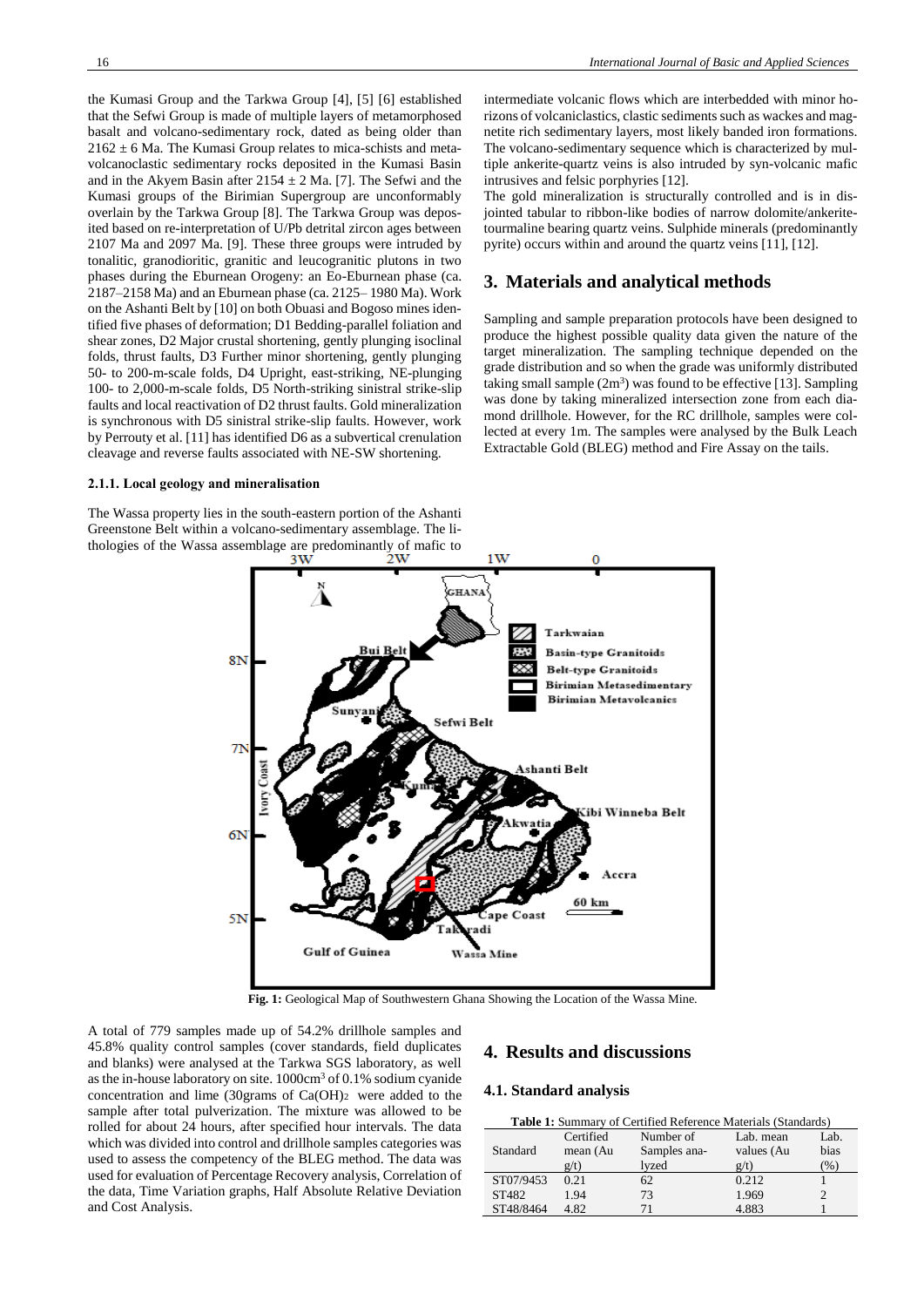Results from the Standards analysis (Table 1) indicate that SGS reports values were higher than expected with some variation to the detection limit. SGS returned assay of geostatistics standards with laboratory bias ranging between 1% and 2%. Figure 2 gives clear explanation of how the certified material performed. For the purpose of resource evaluation, + or- 2sd of the mean value is quite acceptable as checks on laboratories. The standards provide a good indication of the quality of sample management and contamination in the sample preparation process and is used as a criterion for accepting or rejecting batch job. The standards inserted into the various batches included high, medium and low grade ones. The data plotted was compiled at a period of time and the mean value of the standards was compared with the laboratory mean to find out how much bias and deviation was in the results. For a good standard, reporting within a period of time should be sinusoidal as is shown in Figure 2.

#### **4.2. Bulk leach extractable gold (BLEG) analysis**

Bulk Leach Extractable Gold (BLEG) technique is a partial extraction analysis in the sense that if some of the gold is retained in the samples which is the tails and we have to get a total recovery of the gold, then the tails must be subjected to Fire Assay in order to get the total gold. Due to the erratic nature of the Wassa mine deposits, bulk sampling has been recommended as the best way of sampling, hence the need for BLEG analytical method. Even though, the choice of sampling depends on the grade distribution, however in order not to underestimate or overestimate, bulk sampling was adopted as this would be expected to give more representative results. Though Fire Assay on the tails is significant, however statistical analysis shows that it may not be very necessary. The dissolved gold in cyanide solution obtained from 1 to 24 hours was used to prepare leachability graphs. This total gold content is then from the analytical methods of BLEG plus Fire Assay on the tails.

Any disparity between both analytical results (i.e. BLEG and Fire Assay) means that the Fire Assay is enhancing the total gold recovery but if there is a strong correlation between the two, then the BLEG is doing well and it may therefore may not be necessary to carry out the Fire Assay analysis on the tails.

Many statistical tools including Percentage recovery graph and Scatter plot as shown in figure 3 and figure 4 respectively were used to confirm effectiveness of the BLEG and a summary of few extracted grades with optimum recovery levels are captured in Table  $2.$ 

| <b>Table 2:</b> Summary of Leachability of Wassa Samples |             |                |                         |                        |               |                                 |                                  |  |  |
|----------------------------------------------------------|-------------|----------------|-------------------------|------------------------|---------------|---------------------------------|----------------------------------|--|--|
| Pro-<br>spect                                            | Sample ID   | Sample<br>Type | Extracted<br>Grade(g/t) | Residual<br>Grade(g/t) | Total<br>Gold | <b>BLEG</b> Recovery<br>$(\% )$ | Fire Assay Recov-<br>ery<br>(% ) |  |  |
| Wassa<br>Deposit                                         | 1204850C    | RC             | 15.6                    | 0.06                   | 15.66         | 100                             | $\overline{0}$                   |  |  |
|                                                          | 1349266A    | RC             | 14.3                    | 0.61                   | 14.91         | 96                              | 4                                |  |  |
|                                                          | BSDD296377  | DD             | 14.4                    | 0.2                    | 14.6          | 99                              |                                  |  |  |
|                                                          | BSDD205315  | <b>DD</b>      | 14.5                    | 0.34                   | 14.84         | 98                              | $\overline{c}$                   |  |  |
|                                                          | BSDD296371  | DD             | 28.5                    | 0.14                   | 28.64         | 100                             | $\overline{0}$                   |  |  |
|                                                          | SEDD079123  | DD             | 18.4                    | 0.26                   | 18.66         | 99                              |                                  |  |  |
|                                                          | SEDD079130  | <b>DD</b>      | 20.2                    | 0.17                   | 20.37         | 99                              |                                  |  |  |
|                                                          | SEDD068220  | DD             | 51.2                    | 1.06                   | 52.26         | 98                              | $\mathbf{2}$                     |  |  |
|                                                          | SEDD058095  | DD             | 94.2                    | 2.7                    | 96.9          | 97                              | 3                                |  |  |
|                                                          | STDD032     | RC             | 10.4                    | 0.17                   | 10.57         | 98                              |                                  |  |  |
|                                                          | STDD032     | RC             | 10.6                    | 0.14                   | 10.74         | 99                              |                                  |  |  |
|                                                          | STDD019     | DD             | 11.5                    | 0.36                   | 11.86         | 97                              | 3                                |  |  |
|                                                          | STDD033     | RC             | 11.5                    | 0.4                    | 11.9          | 97                              | 3                                |  |  |
|                                                          | STDD018     | RC             | 12.2                    | 0.44                   | 12.64         | 97                              | 3                                |  |  |
|                                                          | STDD027     | DD             | 12.9                    | 0.74                   | 13.64         | 95                              | 5                                |  |  |
|                                                          | 1330086A    | RC             | 30.1                    | 0.57                   | 30.67         | 98                              | 2                                |  |  |
|                                                          | 242DD054109 | <b>DD</b>      | 30.5                    | 2.38                   | 32.88         | 93                              |                                  |  |  |
|                                                          | 242DD068108 | <b>DD</b>      | 37.3                    | 0.85                   | 38.15         | 98                              | $\overline{2}$                   |  |  |
|                                                          | 242DD068106 | <b>DD</b>      | 122                     | 0.99                   | 122.99        | 99                              |                                  |  |  |



Fig. 2: A Plot of Au Values of ST 48/8462 (4.82 G/T) Returned by SGS.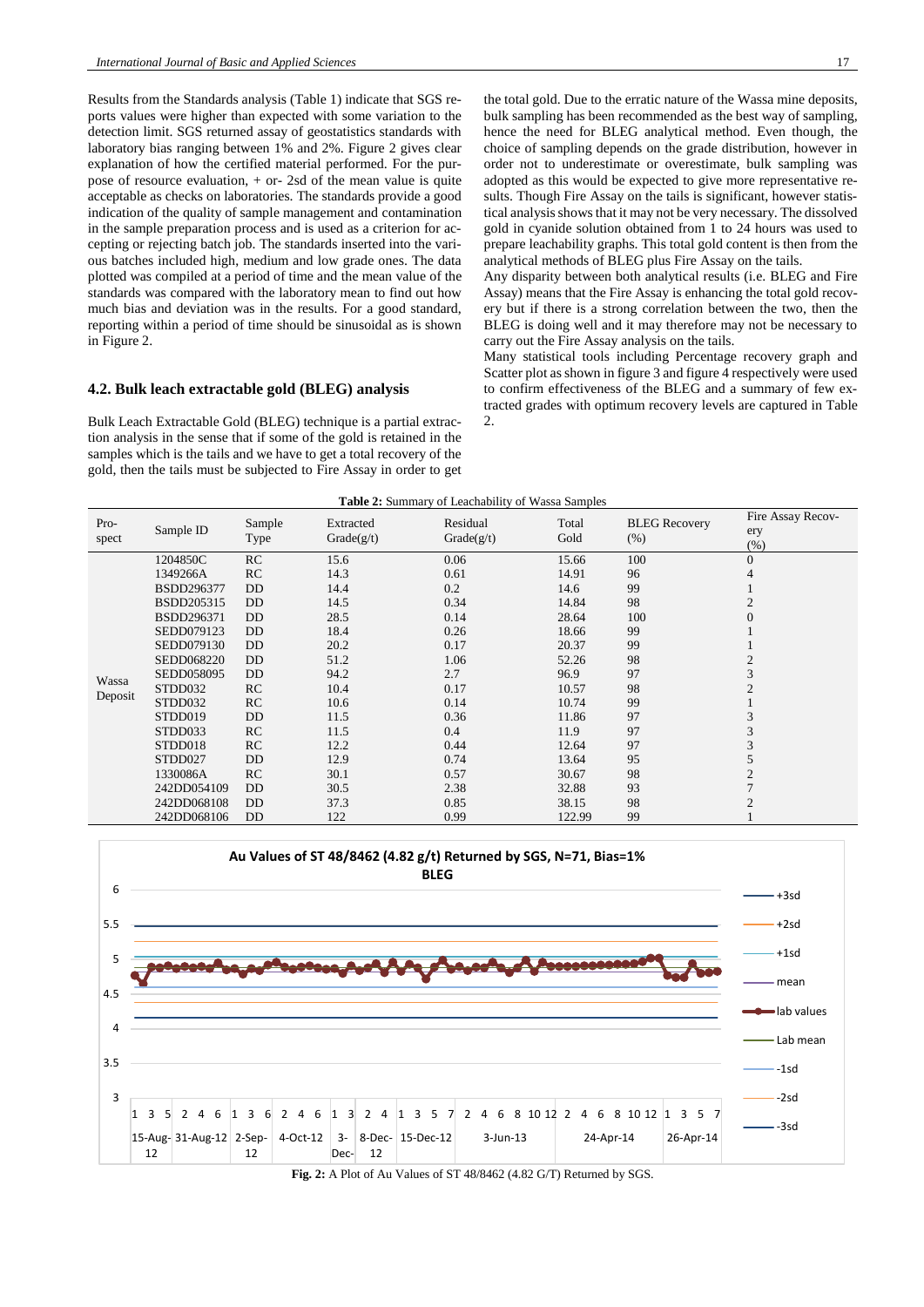





**Fig. 4:** Correlation Graph of Au Grade (BLEG) Vs. Total Au Grade (BLEG + FA).

#### **4.3. Cost analysis**

Two scenarios are discussed here in relation to the element of cost. One is related to the analytical method and the cost when the samples are not divided based on their gold grades and the other, the analytical method and the cost when the samples are divided based on their grades.

Cost price for samples analysed have been derived from the SGS quotes for 2014 for BLEG and Fire Assay methods. The unit cost for analysing sample by BLEG method is US\$ 11.45 and that for Fire Assay method is US\$10.35.

For a total of 6111 DD and RC samples from B-Shoot prospect of the mine that were sent to the laboratory, the analytical results showed that 377 samples had values  $\geq 10$ g/t and 5734 samples were  $≤ 10g/t.$ 

#### **4.3.1. Scenario one**

Assay Cost = Number of samples  $\times$  Cost. Where the cost would depend on the grade of the sample. Most exploration companies would opt for this cheap BLEG method for the analysis of the samples initially and obviously would have no idea about the grade of gold in each sample. So if we had decided not to categorise the samples into their grades and had to use the BLEG as a cheap analytical method, then the cost would be

Assay cost = 6111 x US\$11.45 = US\$69970.95

#### **4.3.2. Scenario two**

Generally, at the Golden Star Resources Limited, Wassa Mine inhouse laboratory,

Assay Cost = Number of samples  $\times$  (Cost of BLEG + Cost of Fire Assay on tails)

However, the cost of this analytical procedure would also depend upon the Au grade.

Ore Samples with Au Grades  $\geq 10$  g/t This analytical procedure would involve Fire assay on the tails as well. Therefore,

Assay  $Cost = 377 \times US\$  (11.45+10.35) = US\$ 8,218.6

ORE SAMPLES WITH Au GRADES < 10 g/t

Here, analysis is by BLEG method alone, hence